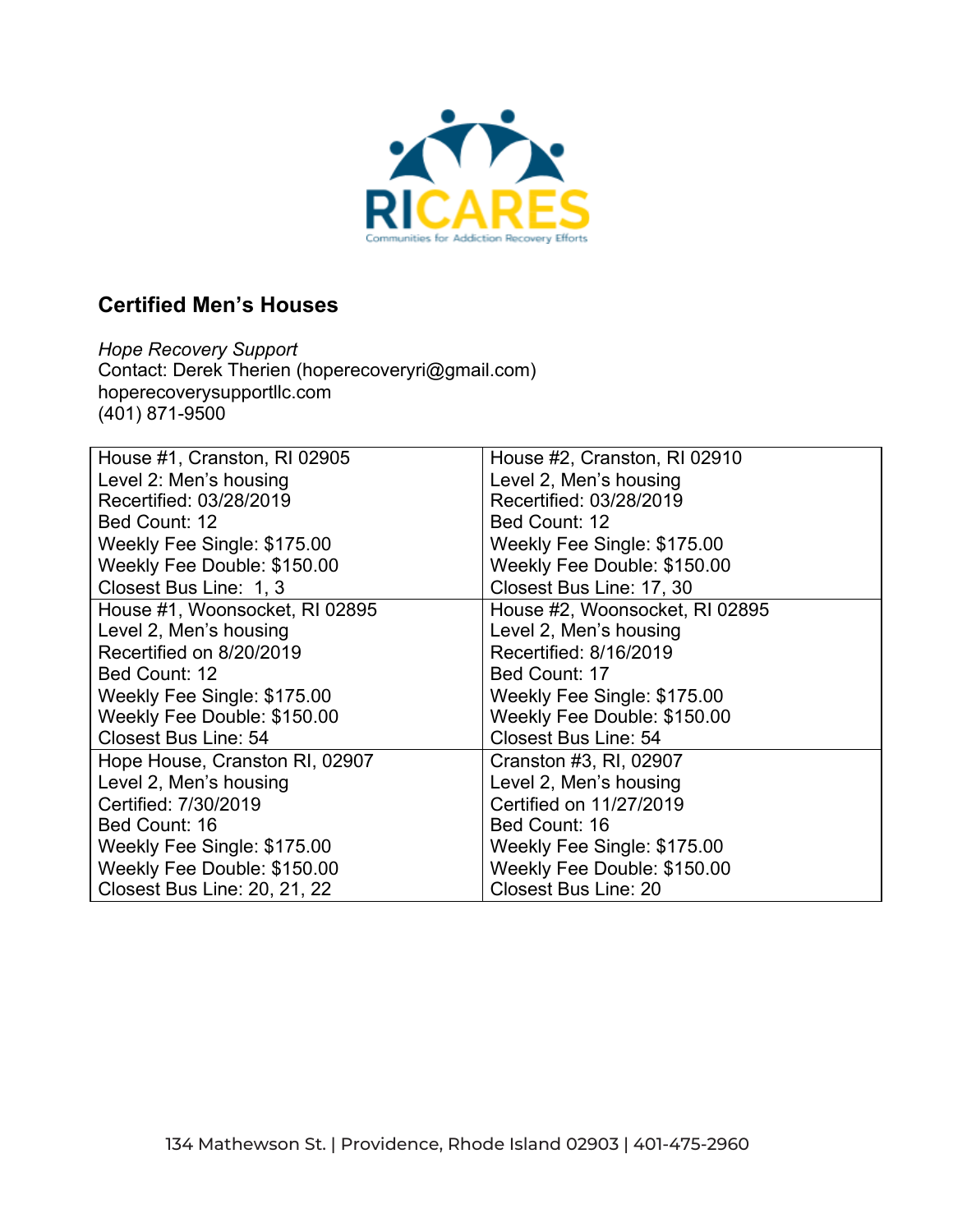*Brisan Recovery Housing* Contact: Brian Sylvestre (brian.brisanhouse@gmail.com) brisanrecovery.com (401) 262-3110

| House #1, Providence, RI 02905          | House #2, Providence, RI 02905      |
|-----------------------------------------|-------------------------------------|
| Level 2, Men's housing                  | Level 2, Men's housing              |
| Recertified: 04/15/2019                 | Recertified: 04/15/2019             |
| Bed Count: 10                           | Bed Count: 11                       |
| <b>Weekly Fee Single: Sliding Scale</b> | Weekly Fee Single: \$125.00         |
| <b>Weekly Fee Double: N/A</b>           | <b>Weekly Fee Double: N/A</b>       |
| Closest Bus Line: R, 1, 3               | Closest Bus Line: R, 1              |
| House #3, Providence, RI 02905          | House #4, Providence, RI 02905      |
| Level 2, Men's housing                  | Level 2, Men's housing              |
| Recertified: 04/15/2019                 | Recertified: 04/15/2019             |
| Bed Count: 12                           | Bed Count: 12                       |
| Weekly Fee Single: \$125.00             | Weekly Fee Single: \$125.00         |
| <b>Weekly Fee Double: N/A</b>           | <b>Weekly Fee Double: N/A</b>       |
| Closest Bus Line: R, 1, 3               | Closest Bus Line: R, 1, 3           |
| Acceptance House - Cranston, RI 02910   | New Beginnings - Cranston, RI 02910 |
| Level 2, Men's housing                  | Level 2, Men's housing              |
| Recertified: 04/15/2019                 | Recertified: 04/15/2019             |
| Bed Count: 9                            | Bed Count: 12                       |
| Weekly Fee Single: \$125.00             | Weekly Fee Single: \$125.00         |
| <b>Weekly Fee Double: N/A</b>           | <b>Weekly Fee Double: N/A</b>       |
| Closest Bus Line: 21, 22                | Closest Bus Line: 17, 30            |
| Alex's Place - Pawtucket, RI 02860      |                                     |
| Level 2, Men's housing                  |                                     |
| Recertified: 04/15/2019                 |                                     |
| Bed Count: 9                            |                                     |
| Weekly Fee Single: \$125.00             |                                     |
| Weekly Fee Double: N/A                  |                                     |
| Closest Bus Line: R, 1, 78              |                                     |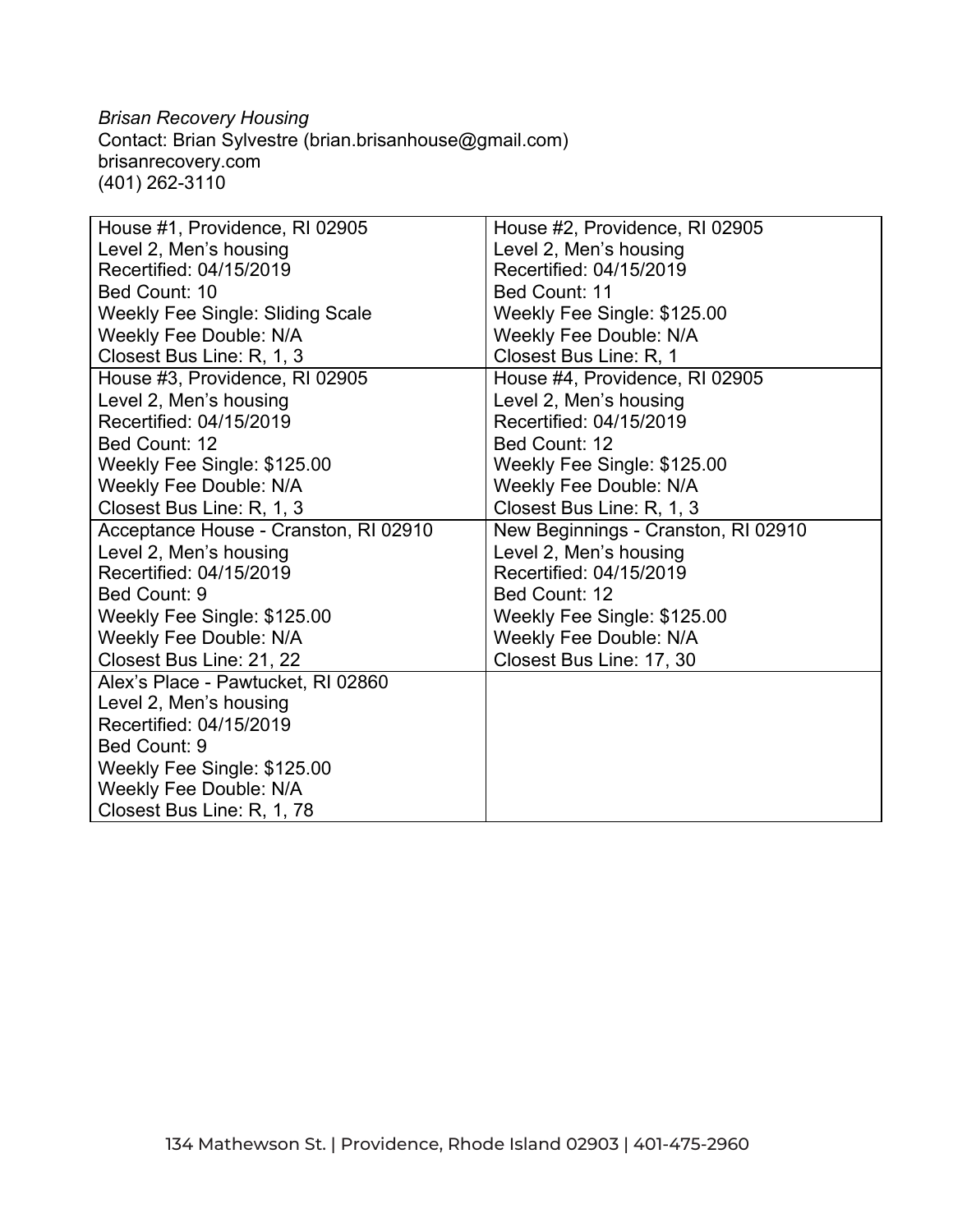*New England Recovery House* Contact: Dawne Rossi (newenglandrecoveryhouse@gmail.com) newenglandrecoveryhouse.com (401) 808-5789

| George's House - Coventry, RI 02816 | Michael's House, Warwick, RI            |
|-------------------------------------|-----------------------------------------|
| Level 2, Men's Housing              | Level 2, Men's housing                  |
| Recertified for 9/19/2019           | Recertified: 4/17/2019                  |
| Bed Count: 6                        | Bed Count: 8                            |
| Weekly Fee Single: \$160.00         | <b>Weekly Fee Single: Sliding Scale</b> |
| Weekly Fee Double: \$150.00         | <b>Weekly Fee Double: Sliding Scale</b> |
| Closest Bus Line: 22>13, 30>13      | Closest Bus Line: 21, 66                |
| Roland's House, West Greenwich, RI  |                                         |
| 02817                               |                                         |
| Level 2, Men's housing              |                                         |
| Recertified: 4/17/2019              |                                         |
| Bed Count: 13                       |                                         |
| Weekly Fee Single: \$160.00         |                                         |
| Weekly Fee Double: \$150.00         |                                         |
| <b>Closest Bus Line: 14</b>         |                                         |

*Community Care Alliance* Jackson House Contact: Bob Miller (rmiller@communitycareri.org) (401) 919-1051 General Contact: Dave Thatch (dthatcher@communitycareri.org) (401) 654-9262 communitycareri.org

| Woonsocket, RI 02895        | Jackson House - Pawtucket, RI, 02860 |
|-----------------------------|--------------------------------------|
| Level 2, Men's housing      | Level 2, Men's Housing               |
| Recertified: 4/2/2019       | Certified on 11/7/2019.              |
| Bed Count: 14               | Bed Count: 6                         |
| Weekly Fee Single: \$130.00 | Monthly Fee Single: \$243.00         |
| Closest Bus Line: 54        | Closest Bus Line: R                  |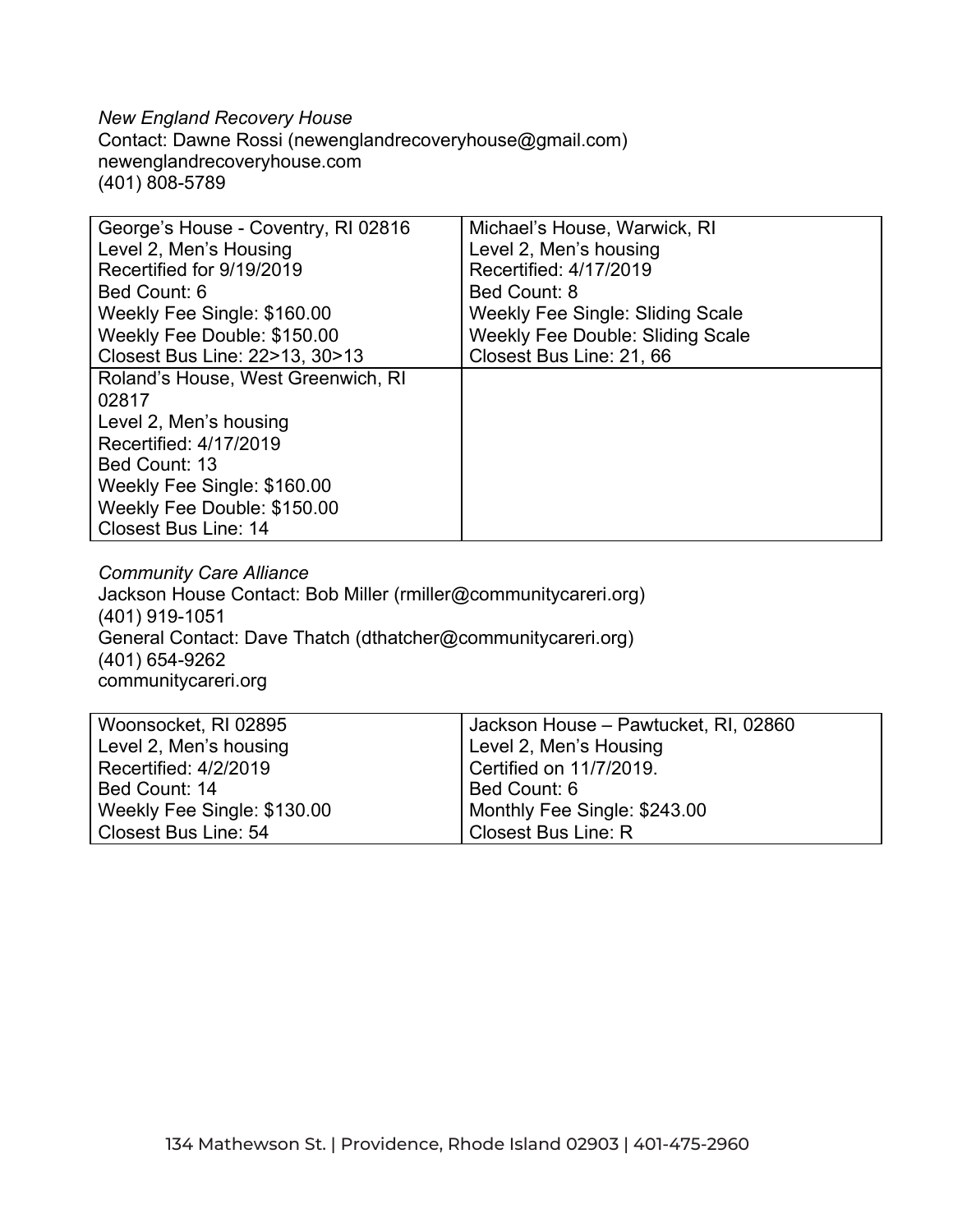*Sanctuary Recovery Houses* Owner: Oleg Kishkovich (ok43@cox.net) (401) 636-2371 General Outreach Contact: Penny Bellrose (pbellrose@sanctuaryrecovery.com) (401) 234-6626

| Sanctuary - West Warwick, RI 02893        | Paisley Street - Paisley Street, Pawtucket, RI |
|-------------------------------------------|------------------------------------------------|
| Level 2, Men's housing                    | 02860                                          |
| Recertified: 04/19/2019                   | Level 2, Men's housing                         |
| Bed Count: 16                             | Recertified: 04/19/2019                        |
| Weekly Fee Single: \$165.00               | Bed Count: 15                                  |
| Weekly Fee Double: \$140.00               | Weekly Fee Single: \$165.00                    |
| Closest Bus Line: 13, 21>29, 22>29, 30>29 | Weekly Fee Double: \$140.00                    |
|                                           | Closest Bus Line: R, 72                        |
| House #1, Pawtucket, RI 02860             | House #2, Pawtucket, RI 02860                  |
| Level 2, Men's housing                    | Level 2, Men's housing                         |
| Recertified: 04/19/2019                   | Recertified: 04/19/2019                        |
| Bed Count: 35                             | Bed Count: 11                                  |
| Weekly Fee Single: \$165.00               | Weekly Fee Single: \$165.00                    |
| Weekly Fee Double: \$140.00               | Weekly Fee Double: \$140.00                    |
| Closest Bus Line: R, 1                    | Closest Bus Line: R, 1                         |

*The Galilee Mission* Contact: Lynn Costigan (lynncostigan@galileemission.net) galileemission.net (401) 789-9390

| Captain Tom House - Narragansett, RI 02882 |                              |  |
|--------------------------------------------|------------------------------|--|
|                                            | Level 3, Men's housing       |  |
|                                            | Recertified: 04/05/2019      |  |
|                                            | Bed Count: 6                 |  |
|                                            | Weekly Fee Single: \$150.00  |  |
|                                            | Weekly Fee Double: \$150.00  |  |
|                                            | Closest Bus Line: 14, 64, 65 |  |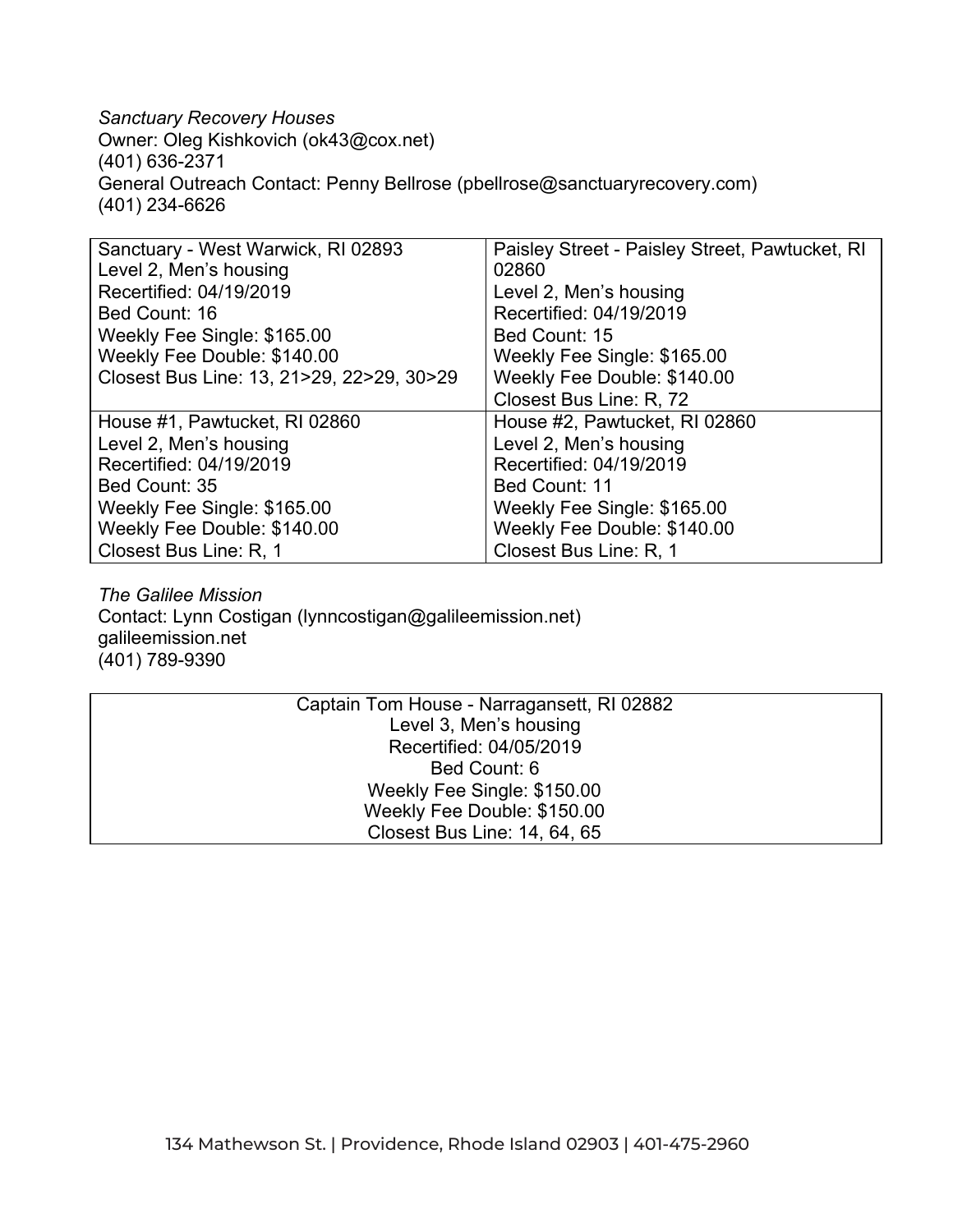**Bridgemark** Primary Contact: Stephen Ricco (sricco@bridgemark.org) bridgemark.org (401) 781-2700

| House #1, Warwick, RI 02888             | House #2, Warwick, RI 02888             |
|-----------------------------------------|-----------------------------------------|
| Level 2, Men's housing                  | Level 2, Men's housing                  |
| Recertified: 3/21/2019                  | Recertified: 03/21/2019                 |
| Bed Count: 5                            | Bed Count: 3                            |
| Weekly Fee Single: Sliding Scale        | <b>Weekly Fee Single: Sliding Scale</b> |
| Closest Bus Line: 1, 20                 | Closest Bus Line: 1, 20                 |
| House #3, Warwick, RI 02888             | House #4 Warwick, RI 02888              |
| Level 2, Men's housing                  | Level 2, Men's housing                  |
| Recertified: 03/24/2019                 | Recertified: 03/24/2019                 |
| Bed Count: 4                            | Bed Count: 4                            |
| Weekly Fee Single: Sliding Scale        | Weekly Fee Single: Sliding Scale        |
| Closest Bus Line: 1, 20                 | Closest Bus Line: 1, 20                 |
| House #5, Warwick, RI 02888             | House #6, Warwick, RI 02888             |
| Level 2, Men's housing                  | Level 2, Men's housing                  |
| Recertified: 03/24/2019                 | Recertified: 03/21/2019                 |
| Bed Count: 3                            | Bed Count: 2                            |
| <b>Weekly Fee Single: Sliding Scale</b> | <b>Weekly Fee Single: Sliding Scale</b> |
| Closest Bus Line: 1, 20                 | Closest Bus Line: 1, 20                 |
| House #7, Warwick, RI 02888             |                                         |
| Level 2, Men's housing                  |                                         |
| Recertified: 03/21/2019                 |                                         |
| Bed Count: 2                            |                                         |
| <b>Weekly Fee Single: Sliding Scale</b> |                                         |
| Closest Bus Line: 1, 20                 |                                         |

*New Horizons Recovery Housing* Primary Contact: Brian Pinney (Bpinney274@gmail.com) newhorizonsrecoveryhousing.com (401) 771-6207

| Providence, RI 02914         |
|------------------------------|
| Level 2, Men's housing       |
| Recertified: 03/29/2019      |
| Bed Count: 11                |
| Monthly Fee Single: \$150.00 |
| Weekly Fee Double: \$130.00  |
| Closest Bus Line: 51, 58, 72 |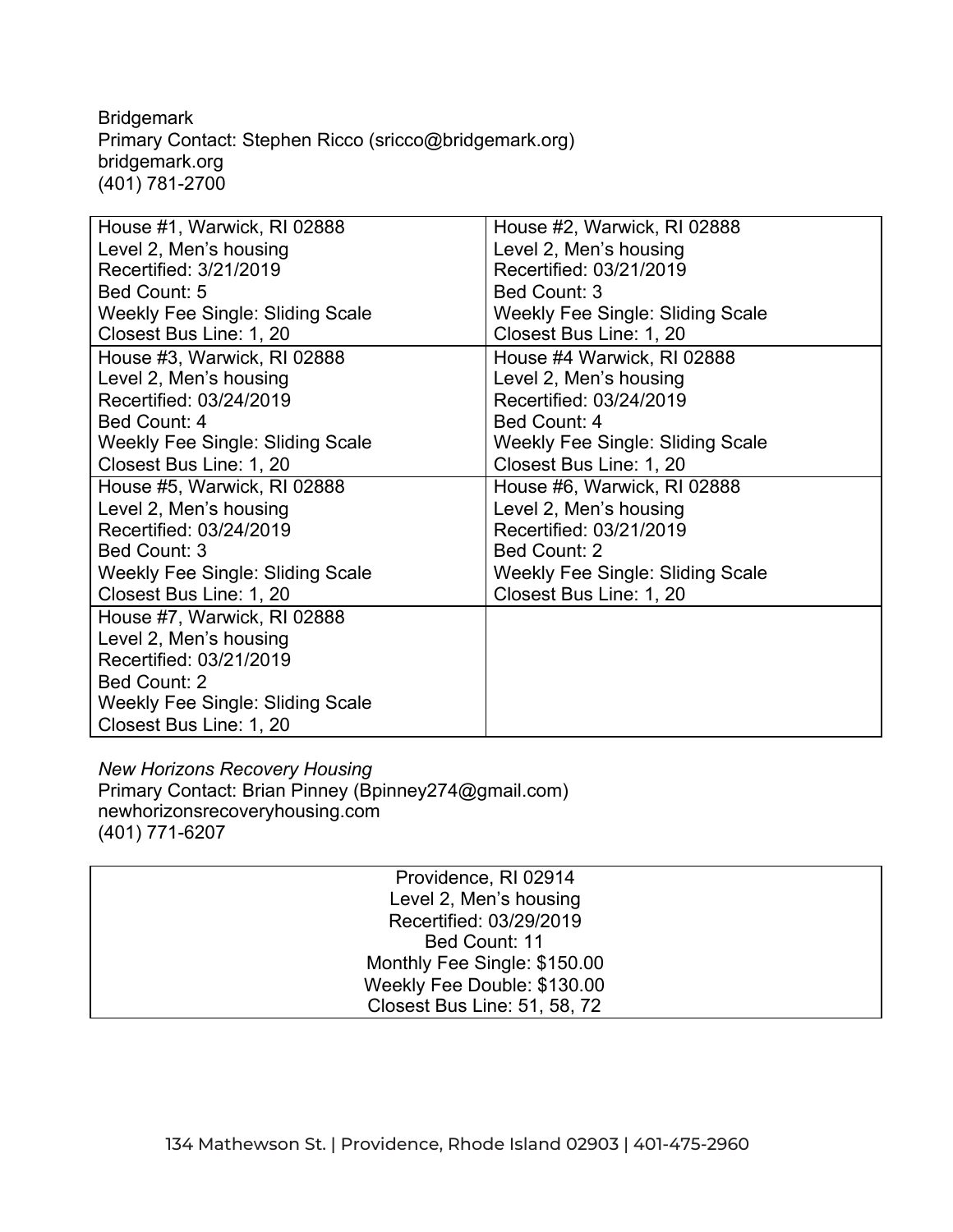## *Changes Recovery Housing*

Primary Contact: Gary Simoneau ([Simoneaugary@gmail.com\)](mailto:Simoneaugary@gmail.com) (401) 559-3423 Secondary Contact: Paul Pratt (401) 516-7080

| House #1 North Providence, RI 02911 | House #2 North Providence, RI 02911 |
|-------------------------------------|-------------------------------------|
| Level 2, Men's housing              | Level 2, Men's housing              |
| Recertified: 04/19/2019             | Recertified: 03/02/19               |
| Bed Count: 7                        | Bed Count: 15                       |
| Weekly Fee Single: \$175.00         | Weekly Fee Single: \$175.00         |
| Weekly Fee Double: \$150.00         | Weekly Fee Double: \$150.00         |
| Closest Bus Line: 27, 28            | Closest Bus Line: 27, 28            |

*Open Doors/9 Yards* Contact: Patrick Westfall (pwestfall@opendoorsri.org) opendoorsri.org (401) 214-1818

| 9 Yards Phase II - Pawtucket, RI 02860 | House #2, Providence, RI, 02909 |
|----------------------------------------|---------------------------------|
| Level 2, Men's housing                 | Level 3, Men's housing          |
| Recertified: 04/30/2019                | Bed count: 14                   |
| Bed Count: 15                          | Monthly rate single \$500       |
| Weekly Fee Single: Sliding Scale       | Monthly fee double \$400        |
| Weekly Fee Double: Sliding Scale       | <b>Bus line: 17,19</b>          |
| Closest Bus Line: R                    |                                 |

*Amos House*

Contact: Eileen Hayes (ehayes@amoshouse.com) amoshouse.com (401) 272-0220

| House #1, Providence, RI 02909 Level 2, | House #2, Providence, RI 02907          |
|-----------------------------------------|-----------------------------------------|
| Men's housing                           | Level 2, Men's housing                  |
| Recertified: 05/02/2019                 | Recertified: 4/26/2019                  |
| Bed Count: 8                            | Bed Count: 8                            |
| Weekly Fee Single: Sliding Scale        | Weekly Fee Single: Sliding Scale        |
| <b>Weekly Fee Double: Sliding Scale</b> | <b>Weekly Fee Double: Sliding Scale</b> |
| Closest Bus Line: 17, 19                | Closest Bus Line: 20, 22                |
| House #3, Providence, RI 02907          |                                         |
| Level 2. Men's housing                  |                                         |
| Recertified: 04/25/2019                 |                                         |
| Bed Count: 8                            |                                         |
| Weekly Fee Single: Sliding Scale        |                                         |
| <b>Weekly Fee Double: Sliding Scale</b> |                                         |
| Closest Bus Line: 20, 22                |                                         |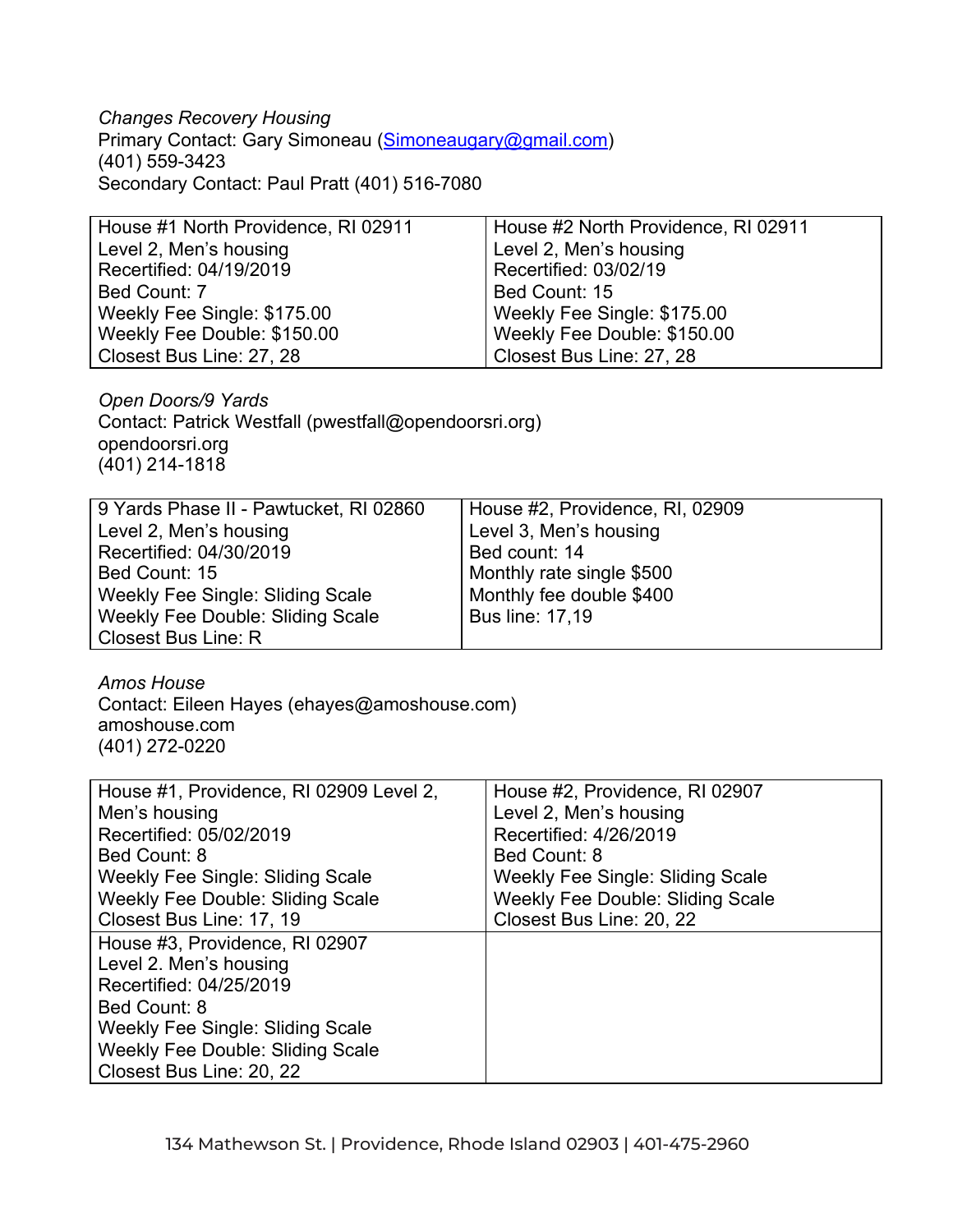Operation Stand Down Rhode Island (Veterans-focus) General Outreach Contact: Lindsey Arigno (larigno@osdri.org) osdri.org (401) 383-4730 (ext 114)

| Johnston, RI 02919               | Woonsocket, RI 02895             |
|----------------------------------|----------------------------------|
| Level 2, Men's Housing           | Level 2, Men's Housing           |
| Re-certified: 02/18/2019         | Certified. 02/18/2019            |
| Bed Count: 4                     | Bed Count: 10                    |
| Weekly Fee Single: Sliding Scale | Weekly Fee Single: Sliding Scale |
| Closest Bus Line: 27, 28         | Closest Bus Line: 51, 54         |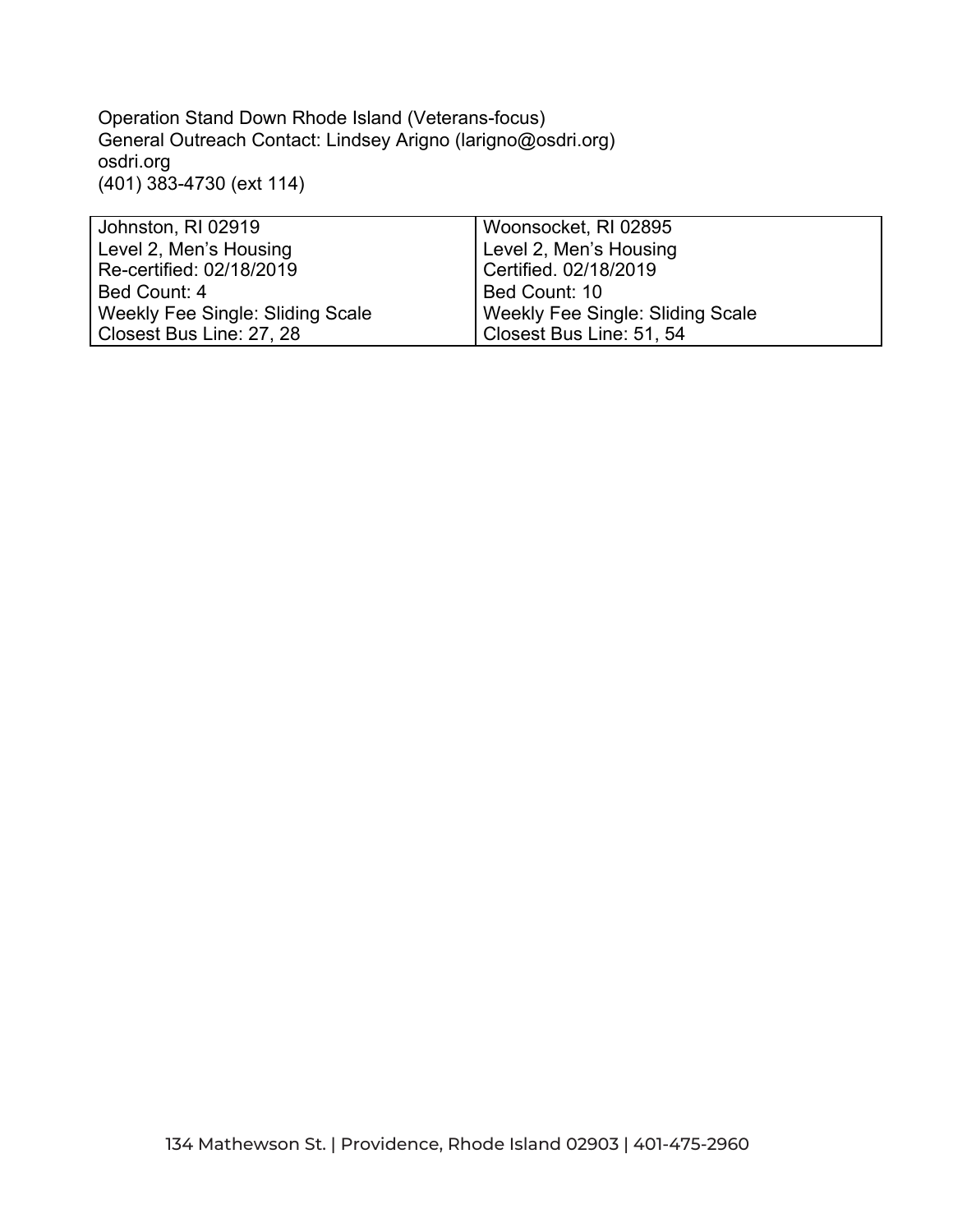## **Certified Women's Houses**

Brisan Recovery Housing Contact: Brian Sylvestre (brian.brisanhouse@gmail.com) brisanrecovery.com (401) 262-3110

| Cranston, RI 02920            |
|-------------------------------|
| Level 2, Women's housing      |
| Recertified: 04/15/2019       |
| Bed Count: 10                 |
| Weekly Fee Single: \$125.00   |
| <b>Weekly Fee Double: N/A</b> |
| Closest Bus Line: 21, 22      |
|                               |

Amos House Contact: Eileen Hayes (ehayes@amoshouse.com) amoshouse.com (401) 272-0220

| Providence, RI 02908             | Providence, RI 02908             |
|----------------------------------|----------------------------------|
| Level 2, Women's housing         | Level 2, Women's housing         |
| Recertified: 04/24/2019          | Recertified 4/24/2019            |
| Bed Count: 10                    | Bed Count: 13                    |
| <b>Weekly Fee: Sliding Scale</b> | <b>Weekly Fee: Sliding Scale</b> |
| Closest Bus Line: 50, 56, 57     | Closest Bus Line: 56, 57         |

## *Timberline Recovery Homes*

General Outreach Contact: Lynn Streich (lynn.streich@timberlinerecoveryhomes.org) timberlinerecoveryhomes.org 401-834-0333

| Grace Cottage, Woonsocket, RI 02895 | Grateful Hearts, Providence, RI 02909 |
|-------------------------------------|---------------------------------------|
| Level 2, Women's housing            | Level 2, Women's housing              |
| Certified: 4/10/2019                | Certified: 4/7/2020                   |
| Bed Count: 15                       | Bed Count: 16 beds                    |
| Weekly Fee Single: \$160.00         | Weekly Fee Single: N/A                |
| Weekly Fee Double: \$150.00         | Weekly Fee Double: \$150.00           |
| Closest Bus Line: 51, 54            | Weekly Fee Triple: \$140.00           |
|                                     | Closest Bus Line: 27, 28              |